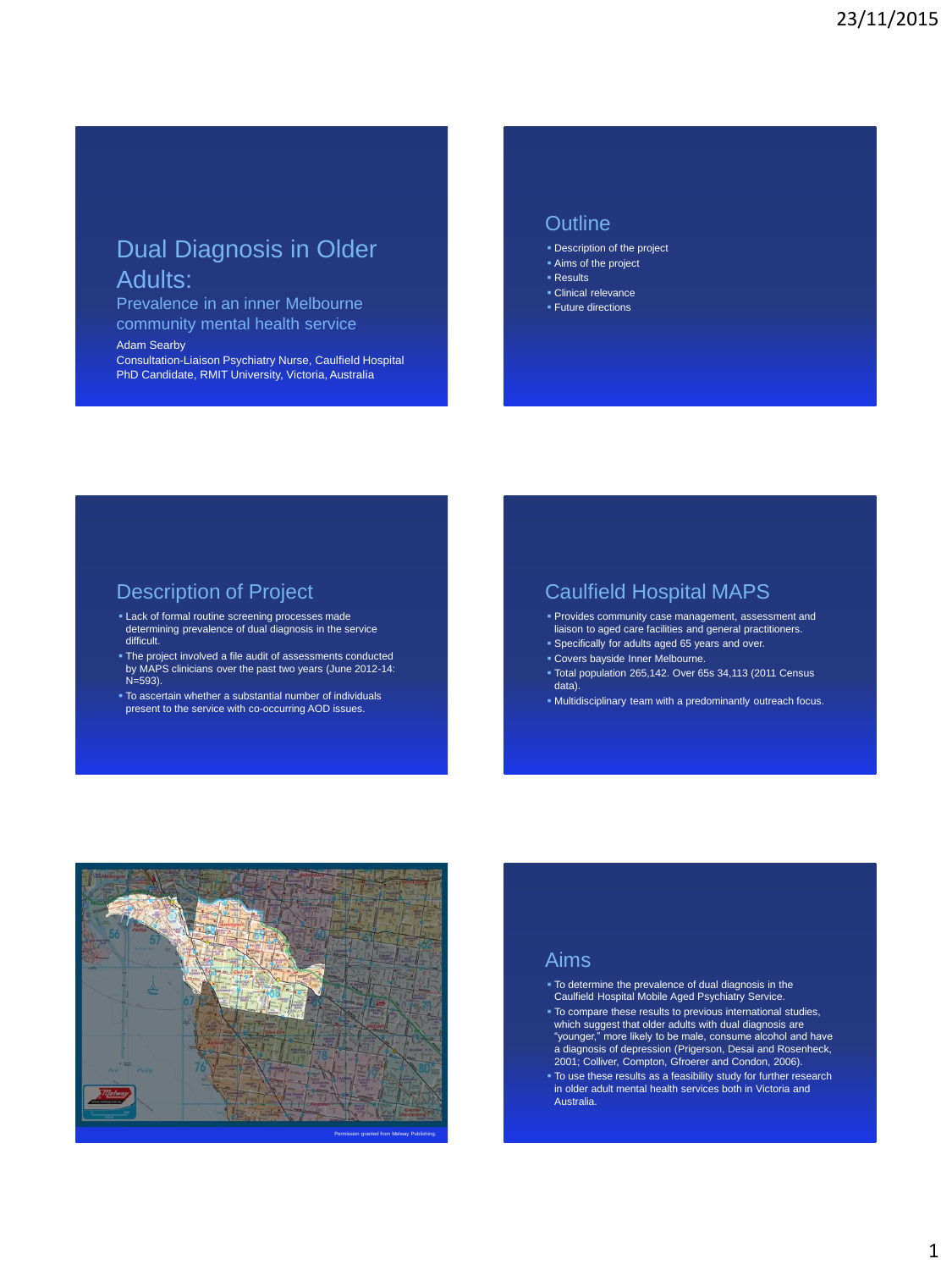#### Dual diagnosis in older adults

- Older adults with dual diagnosis are a hidden population.
- A 1995 study found only 1% of elderly women with substance use disorders were correctly identified by assessing physicians (Dufour and Miller).
- Badrakalimuthu, Rumball and Wagle's 2005 audit found 60% of older adults admitted to an acute psychiatric unit had no documentation regarding their drug and alcohol history. Blixen, McDougall and Suen's 1997 study of 101 adults 65 and over discharged from psychiatric hospitals in the US found 38 (37.6%) had a comorbid substance use disorder.

*"You'll be disappointed here. We don't get much substance use at all."*

## **Results**

- Completed file auditing shows a prevalence of 15.5% dual diagnosis in MAPS in real terms, this is 92 individuals over a two year period.
- Significant association between gender and AOD use (x<sup>2</sup>(1) =<br>19.21, *p*=<0.001). OR of male AOD use 5.45 times higher than<br>females.
- Dual diagnosis group also younger (mean 72.82) than those<br>who did not use AOD (mean 79.24), (*-*6.629, 95% CI [-8.340, -<br> 4.508], *p*=<0.001).
- 
- Significant association between gender and substance<br>preference males recorded predominantly alcohol use,<br>females spread between polysubstance, benzodiazepine and<br>opiate use as well as alcohol (41, *p*=<0.001).





#### Limitations

- Finite sample geographically based.
- No screening tool employed by the service.
- **Reliance on the accuracy of clinical documentation.**